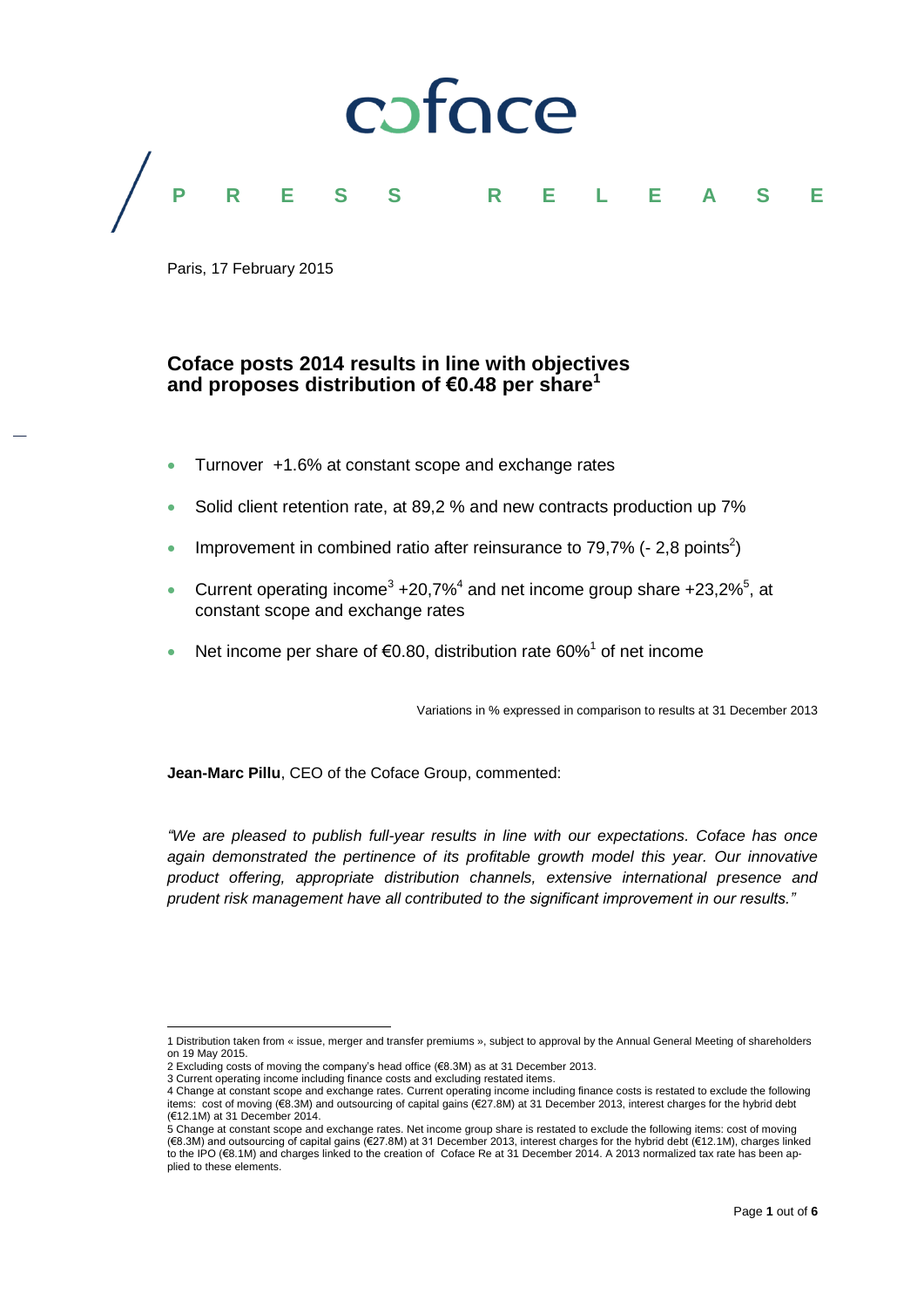### coface **PRESS RELEASE**

#### **Key figures as at 31 December 2014**

The board of directors of Coface SA examined the consolidated financial statements for the period ending 31 December 2014 during its meeting held on 17 February 2015. The data relating to the full-year 2014 have been reviewed by the Audit Committee. Unaudited financial statements.

|  | Income statement items - in $\notin M$                                                                               | 2013       | 2014       | <b>Change</b>      | <b>Change</b><br>on a like for like<br>basis <sup>6</sup> |
|--|----------------------------------------------------------------------------------------------------------------------|------------|------------|--------------------|-----------------------------------------------------------|
|  | <b>Consolidated turnover</b>                                                                                         | 1440       | 1 4 4 1    | 0.0%               | 1.6%                                                      |
|  | of which earned premiums                                                                                             | 1 1 2 9    | 1 1 3 3    | 0.4%               | 2.0%                                                      |
|  | Underwriting income after reinsurance<br>Investment income net of expenses,<br>excluding restated items <sup>7</sup> | 128<br>40  | 166<br>43  | 30.2%<br>7.7%      |                                                           |
|  | Current operating income<br>Current operating income <sup>3</sup> ,<br>excluding restated items <sup>8</sup>         | 195<br>173 | 209<br>206 | 7.1%<br>19.4%      | 20.7%                                                     |
|  | Net income (group share)<br>Net income (group share),                                                                | 127<br>115 | 125<br>140 | $(1.8\%)$<br>21.9% | $(0.6\%)$<br>23.2%                                        |
|  | excluding restated items <sup>9</sup>                                                                                |            |            |                    |                                                           |
|  | <b>Key ratios</b>                                                                                                    | $2013^2$   | 2014       | <b>Change</b>      |                                                           |
|  | Loss ratio before reinsurance                                                                                        | 53.8%      | 50.4%      | (3.5pts)           |                                                           |
|  | Cost ratio after reinsurance                                                                                         | 28.7%      | 29.3%      | 0.6pt              |                                                           |
|  | Combined ratio after reinsurance                                                                                     | 82.5%      | 79.7%      | (2.8pts)           |                                                           |
|  | Balance sheet items - in $\notin M$                                                                                  | 31/12/2013 | 31/12/2014 | <b>Change</b>      |                                                           |

| Total equity | 1 780 | 1 7 1 7 | (3.5%) |
|--------------|-------|---------|--------|
|--------------|-------|---------|--------|

 $\overline{a}$ 2 Excluding costs of moving the company's head office (€8.3M) as at 31 December 2013.

<sup>3</sup> Current operating income including finance costs and excluding restated items.

<sup>6</sup> The change on a comparable basis is calculated at constant scope and exchange rates. Scope effect is linked to the disposal of the public guarantees activity in Brazil (managed by the SBCE subsidiary) in 3Q 2014.

<sup>7</sup> Outsourcing of financial portfolio capital gains in 2013, following introduction of centralised management (€27.8M).

<sup>8</sup> Current operating income including financing costs is restated to exclude the following items: cost of moving (€8.3M) and outsourcing of capital gains (€27.8M) at 31 December 2013, interest charges for the hybrid debt (€12.1M) at 31 December 2014.

<sup>9</sup> Net income group share is restated to exclude the following items: cost of moving (€8.3M) and outsourcing of capital gains (€27.8M) at 31 December 2013, interest charges for the hybrid debt (€12.1M), charges linked to the IPO (€8.1M) and charges linked to the creation of Coface Re at 31 December 2014. A 2013 normalized tax rate has been applied to these elements.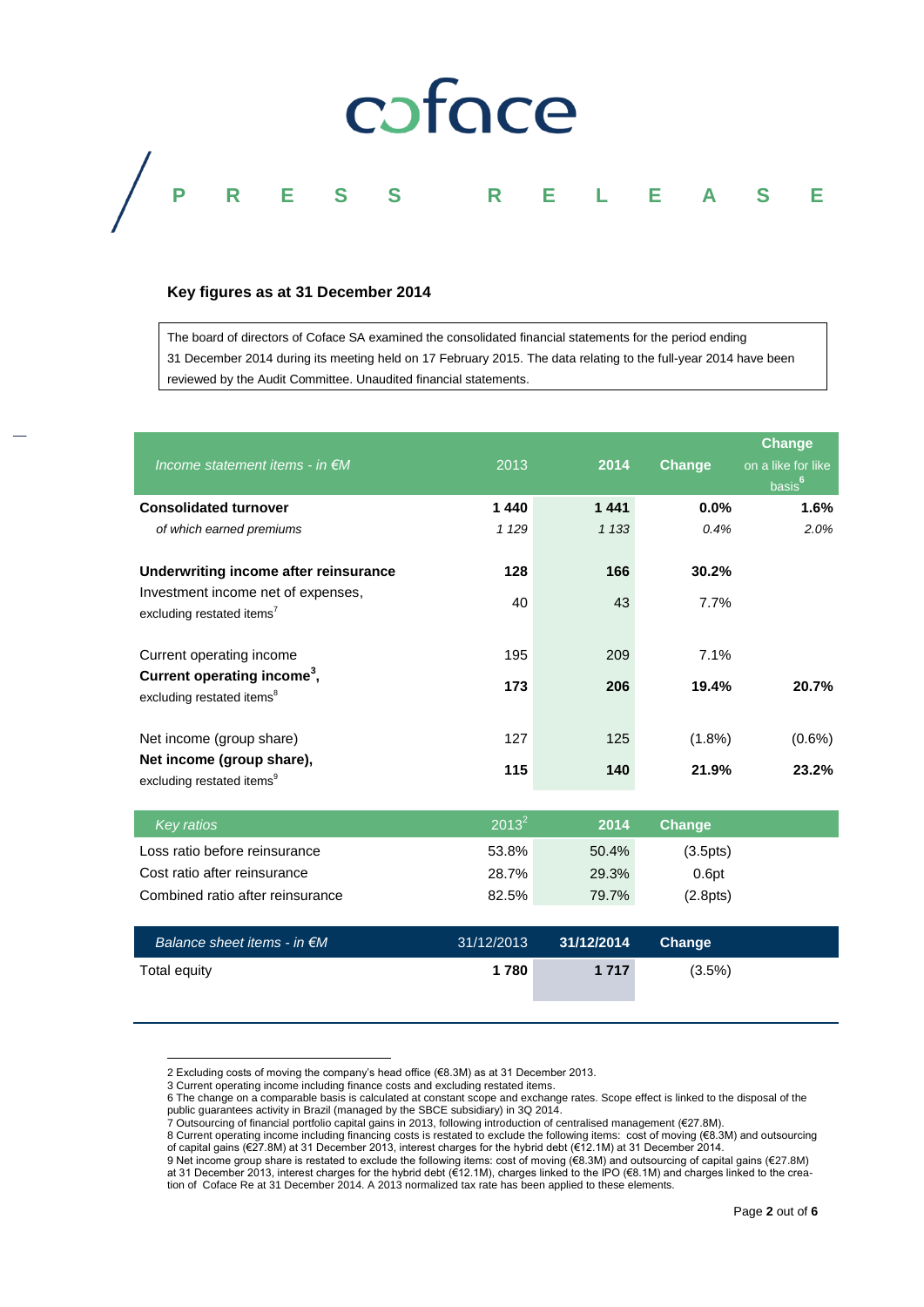

#### **1. Turnover**

In 2014, Coface registered consolidated turnover of 1440.5 million euros, up 1.6% compared with 2013<sup>10</sup> (stable at constant scope and exchange rates), in line with objectives communicated by the Group in June 2014 at the time of its stock market introduction.

The positive commercial dynamic which began in 2013 is demonstrated by an increase of 7% in new contract production compared with the previous year, and a solid client retention rate<sup>11</sup> of 89.2% (vs. 86.8% in 2013).

These good results were achieved in a context of competitive pressure in historic credit insurance markets, and are explained by Coface's strong position in emerging markets and in North America, regions which are contributing most to the Group's development.

| Turnover in €M                    | 2013    | 2014   | <b>Change</b> | Change on a<br>like for like<br>basis <sup>6</sup> |
|-----------------------------------|---------|--------|---------------|----------------------------------------------------|
| <b>Western Europe</b>             | 469.2   | 461.7  | $(1.6\%)$     | $(2.1\%)$                                          |
| <b>Northern Europe</b>            | 366.8   | 352.0  | $(4.0\%)$     | (3.3%)                                             |
| <b>Mediterranean &amp; Africa</b> | 216.7   | 226.5  | 4.6%          | 6.7%                                               |
| <b>North America</b>              | 101.7   | 113.7  | 11.9%         | 13.4%                                              |
| <b>Central Europe</b>             | 110.0   | 113.3  | 3.0%          | 3.3%                                               |
| Asia-Pacific                      | 94.8    | 97.1   | 2.4%          | 4.6%                                               |
| <b>Latin America</b>              | 81.2    | 76.1   | $(6.2\%)$     | 11.5%                                              |
| <b>Consolidated turnover</b>      | 1 440.3 | 1440.5 | $0.0\%$       | 1.6%                                               |

Throughout the year, Coface implemented its commercial strategy around three major axes: innovation, the deployment of a multi-distribution model, and geographic expansion.

Coface's service offering was thus completed with the innovative *EasyLiner*, a product designed for SMEs and already available in 12 countries, as well as four new services: *CofaMove* (application for smartphones), *CofaServe* (solution integrating Coface services into clients' information systems), *PolicyMaster* and *CashMaster* (two new services simplifying day-to-day contract management and access to bank financing).

l

<sup>6</sup> The change on a comparable basis is calculated at constant scope and exchange rates. Scope effect is linked to the disposal of the public guarantees activity in Brazil (SBCE subsidiary) in 3Q 2014.

<sup>10</sup> At constant scope and exchange rates.

<sup>11</sup> As at 31 December 2014.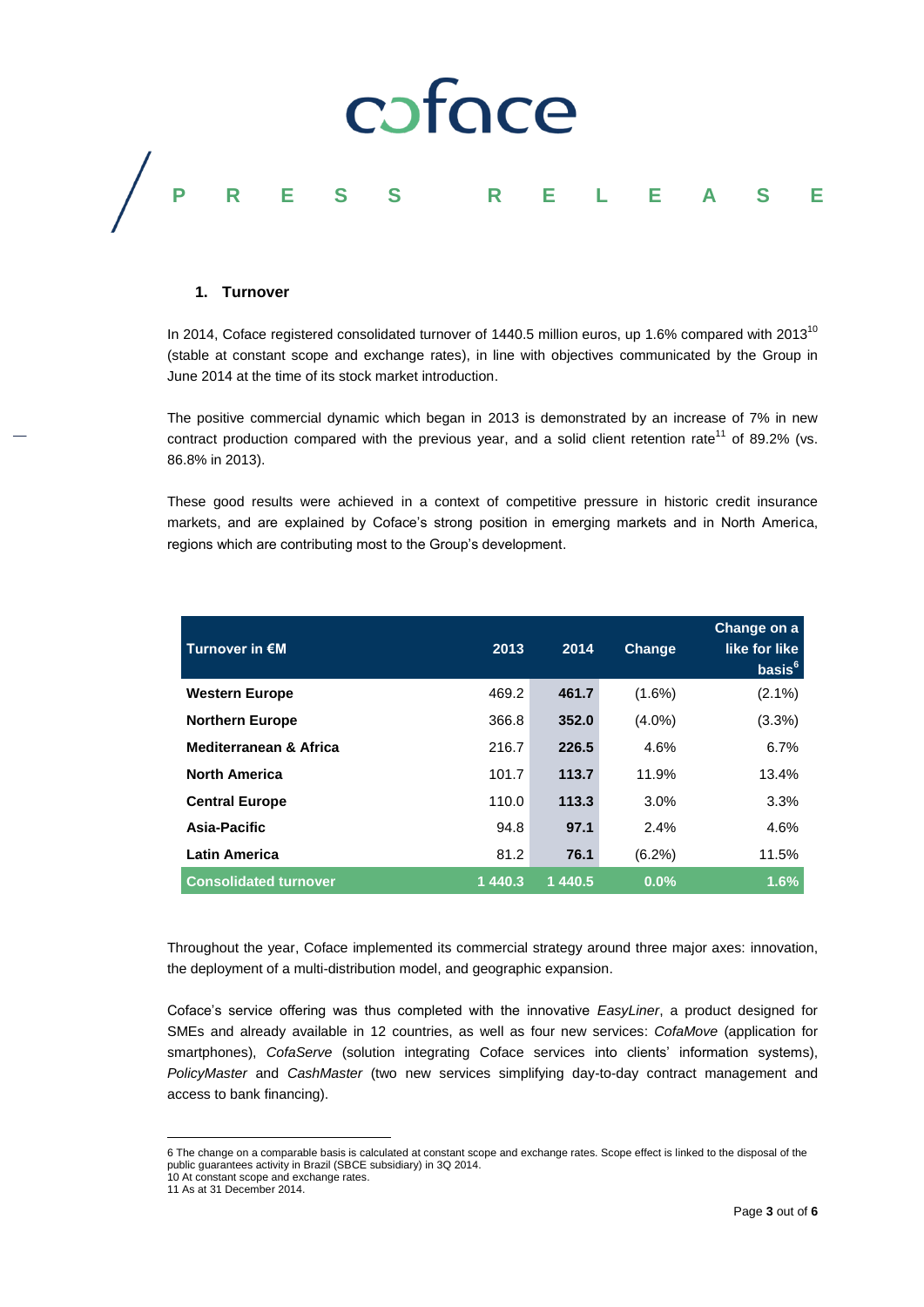# caface

### **PRESS RELEASE**

The Group also extended its global footprint. Coface obtained three new licenses, allowing it to sell credit insurance policies directly in Columbia (January 2014), in Morocco (December 2014) and in Israël (January 2015). Two commercial representation offices were opened in the Philippines and in Kazakhstan, and a new partnership agreement signed in Serbia. Coface also strengthened its presence in North America, increasing the number of its distribution agents (+50%) in the US. Coface now offers credit insurance in 98 countries worldwide (directly and via partners).

#### **2. Results**

Key to Coface's strategic refocusing begun in 2011, risk management remains a priority for the Group. At the end of an economically lacklustre year, Coface registered a net loss ratio after reinsurance of 50.4%, a decrease of 3.5 points compared to 2013.

Internal overheads remained at the same level over the period and the cost-ratio was quasi-stable  $(+0.6 \text{ points}^2)$  at 29.3%.

Overall, the net combined ratio was down 2.8 points to 79.7%, in line with forecasts.

Current operating income<sup>3-8</sup> rose by 20.7% to 206 million euros and net income (group share)<sup>9</sup> by 23.2% to 140 million euros, excluding restated items.

Based on net income per share of  $\epsilon$ 0.80, a dividend<sup>1</sup> of  $\epsilon$ 0.48 per share will be proposed for 2014, corresponding to a distribution rate of 60%.

#### **3. Financial solidity**

l

At 31 December 2014, total IFRS equity of the Group was €1 724.2 million. The change in equity is explained mainly by positive net income of €125.9 million, reduced by a share premium distribution of €227 million in 2Q 2014.

Coface issued subordinated debt of €380 million in 1Q, enabling it to strengthen its regulatory equity and optimise its capital structure.

The ratio of economic capital coverage necessary to cover insurance and factoring risks stands at 144%<sup>12</sup>, quasi stable as compared with 2013<sup>13</sup>.

<sup>1</sup> Distribution taken from « issue, merger and transfer premiums », subject to approval by the Annual General Meeting of shareholders on 19 May 2015.

<sup>2</sup> Excluding costs of moving the company's head office (€8.3M) as at 31 December 2013. 3 Current operating income including finance costs and excluding restated items.

<sup>12</sup> Current operating income including financing costs is restated to exclude the following items: cost of moving (€8.3M) and outsourcing of capital gains (€27.8M) at 31 December 2013, interest charges for the hybrid debt (€12.1M) at 31 December 2014.

<sup>12</sup> Net income group share is restated to exclude the following items: cost of moving (€8.3M) and outsourcing of capital gains (€27.8M) at 31 December 2013, interest charges for the hybrid debt (€12.1M), charges linked to the IPO (€8.1M) and charges linked to the creation of Coface Re at 31 December 2014. A 2013 normalized tax rate has been applied to these elements.

<sup>12</sup> Non-audited 13 After taking into account the issue of €380M of subordinated debt and the distribution of a special dividend of €227M.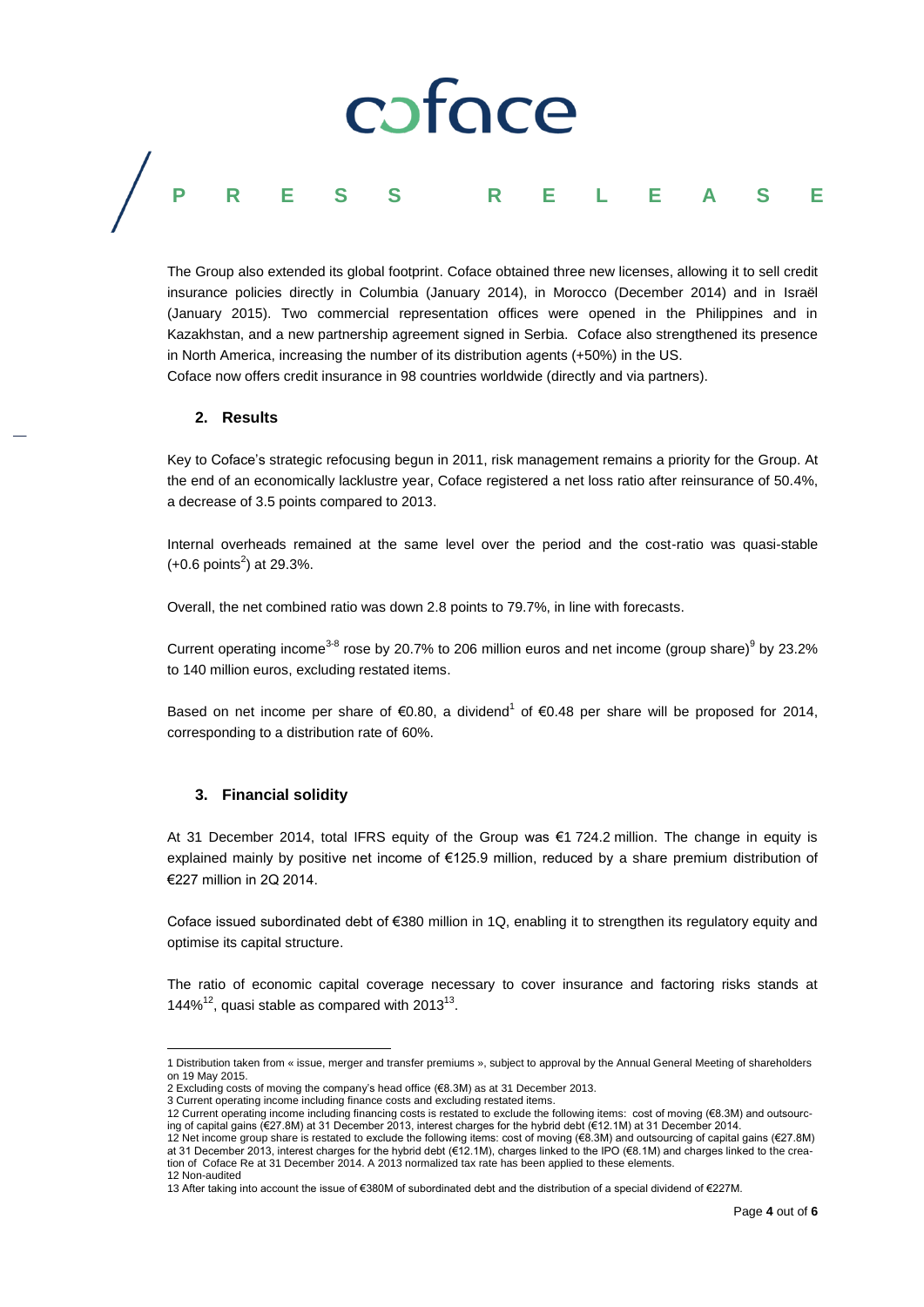## coface **PRESS RELEASE**

In December 2014, ratings agencies Fitch and Moody's confirmed the IFS ratings that they attribute to the Group, respectively AA- and A2, stable outlook.

#### **4. Perspectives**

2014 saw the anticipated improvement in the economic environment. However, this slow and laborious recovery has not yet enabled the numerous areas of fragility around the world to be cleared up, whether these are countries, sectors or companies in difficulty.

In this more favourable, yet demanding, context, Coface's business model demonstrated its strength in 2014 and will enable the Group to meet the challenges of 2015 with the required vigilance:

- Proximity to companies and proactivity in decision-making will continue to be the rules in risk management;
- Our policy of product innovation and multi-channel distribution will allow us to broaden our customer base, and more generally the credit insurance market, while protecting the profitability of our portfolio;
- Thanks to the Group's expanded geographic presence, Coface will capture growth on the most dynamic markets.

These elements constitute our strategy to ensure Coface continues to progress on its path of growth and profitability.